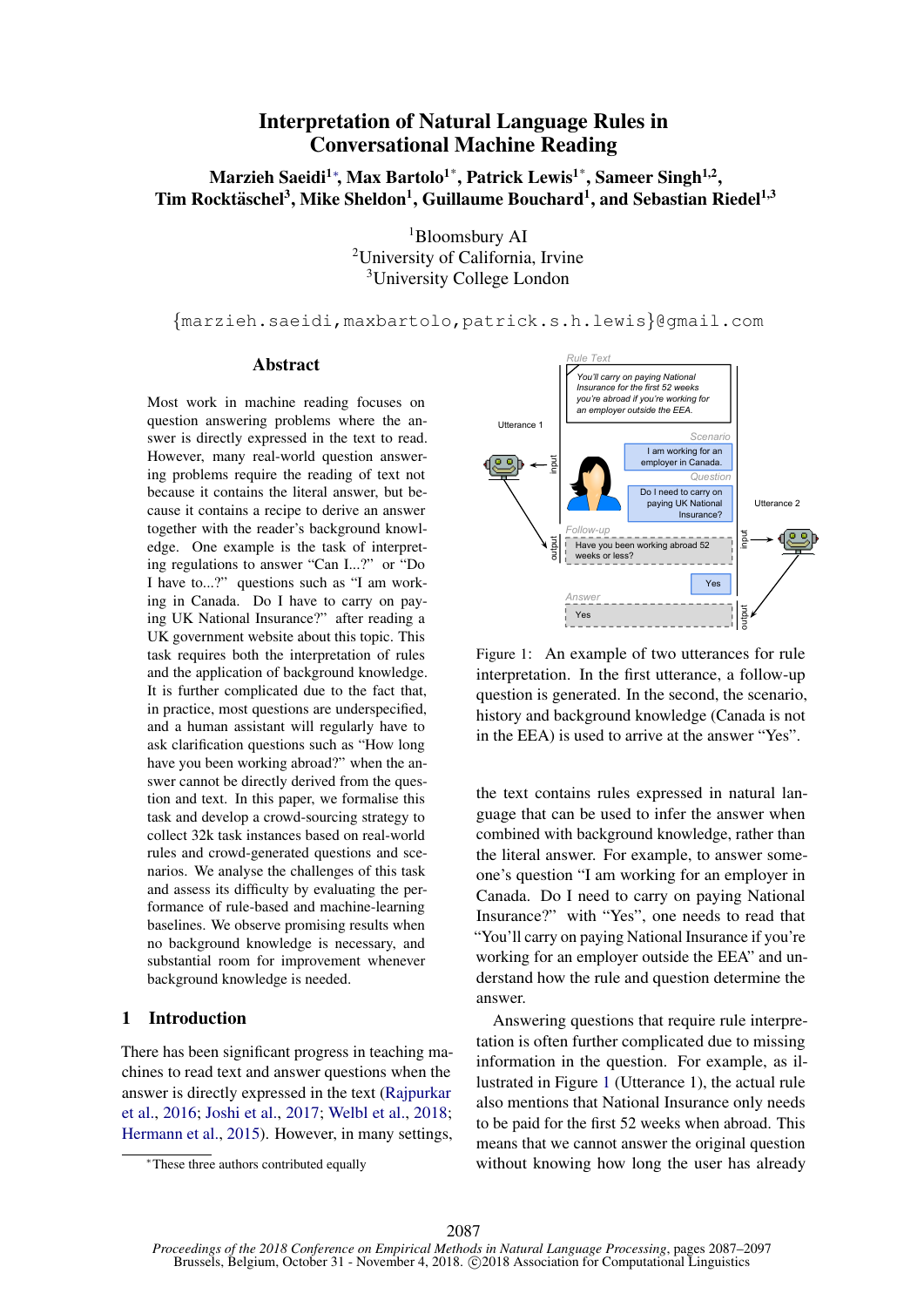been working abroad. Hence, the correct response in this conversational context is to issue another query such as "Have you been working abroad 52 weeks or less?"

To capture the fact that question answering in the above scenario requires a dialog, we hence consider the following *conversational machine reading* (CMR) problem as displayed in Figure 1: Given an input question, a context scenario of the question, a snippet of supporting rule text containing a rule, and a history of previous follow-up questions and answers, predict the answer to the question ("Yes"or "No") or, if needed, generate a follow-up question whose answer is necessary to answer the original question. Our goal in this paper is to create a corpus for this task, understand its challenges, and develop initial models that can address it.

To collect a dataset for this task, we could give a textual rule to an annotator and ask them to provide an input question, scenario, and dialog in one go. This poses two problems. First, this setup would give us very little control. For example, users would decide which follow-up questions become part of the scenario and which are answered with "Yes" or "No". Ultimately, this can lead to bias because annotators might tend to answer "Yes", or focus on the first condition. Second, the more complex the task, the more likely crowd annotators are to make mistakes. To mitigate these effects, we aim to break up the utterance annotation as much as possible.

We hence develop an annotation protocol in which annotators collaborate with virtual users agents that give system-produced answers to follow-up questions—to incrementally construct a dialog based on a snippet of rule text and a simple underspecified initial question (e.g., "Do I need to ...?"), and then produce a more elaborate question based on this dialog (e.g., "I am ... Do I need to...?"). By controlling the answers of the virtual user, we control the ratio of "Yes" and "No" answers. And by showing only subsets of the dialog to the annotator that produces the scenario, we can control what the scenario is capturing. The question, rule text and dialogs are then used to produce utterances of the kind we see in Figure 1. Annotators show substantial agreement when constructing dialogs with a three-way annotator agreement at a Fleiss' Kappa level of 0*.*71. <sup>1</sup> Likewise, we find that

our crowd-annotators produce questions that are coherent with the given dialogs with high accuracy.

In theory, the task could be addressed by an endto-end neural network that encodes the question, history and previous dialog, and then decodes a Yes/No answer or question. In practice, we test this hypothesis using a seq2seq model (Sutskever et al., 2014; Cho et al., 2014), with and without copy mechanisms (Gu et al., 2016) to reflect how follow-up questions often use lexical content from the rule text. We find that despite a training set size of 21,890 training utterances, successful models for this task need a stronger inductive bias due to the inherent challenges of the task: interpreting natural language rules, generating questions, and reasoning with background knowledge. We develop heuristics that can work better in terms of identifying what questions to ask, but they still fail to interpret scenarios correctly. To further motivate the task, we also show in oracle experiments that a CMR system can help humans to answer questions faster and more accurately.

This paper makes the following contributions:

- 1. We introduce the task of conversational machine reading and provide evaluation metrics.
- 2. We develop an annotation protocol to collect annotations for conversational machine reading, suitable for use in crowd-sourcing platforms such as Amazon Mechanical Turk.
- 3. We provide a corpus of over 32k conversational machine reading utterances, from domains such as grant descriptions, traffic laws and benefit programs, and include an analysis of the challenges the corpus poses.
- 4. We develop and compare several baseline models for the task and subtasks.

## 2 Task Definition

Figure 1 shows an example of a conversational machine reading problem. A user has a question that relates to a specific rule or part of a regulation, such as "Do I need to carry on paying National Insurance?". In addition, a natural language description of the context or *scenario*, such as "I am working for an employer in Canada", is provided. The question will need to be answered using a small snippet of supporting *rule text*. Akin to machine reading problems in previous work (Rajpurkar et al., 2016; Hermann et al., 2015), we assume that this snippet is pre-identified. We generally assume that the question is *underspecified*, in the sense that the

<sup>&</sup>lt;sup>1</sup>This is well within the range of what is considered as substantial agreement (Artstein and Poesio, 2008).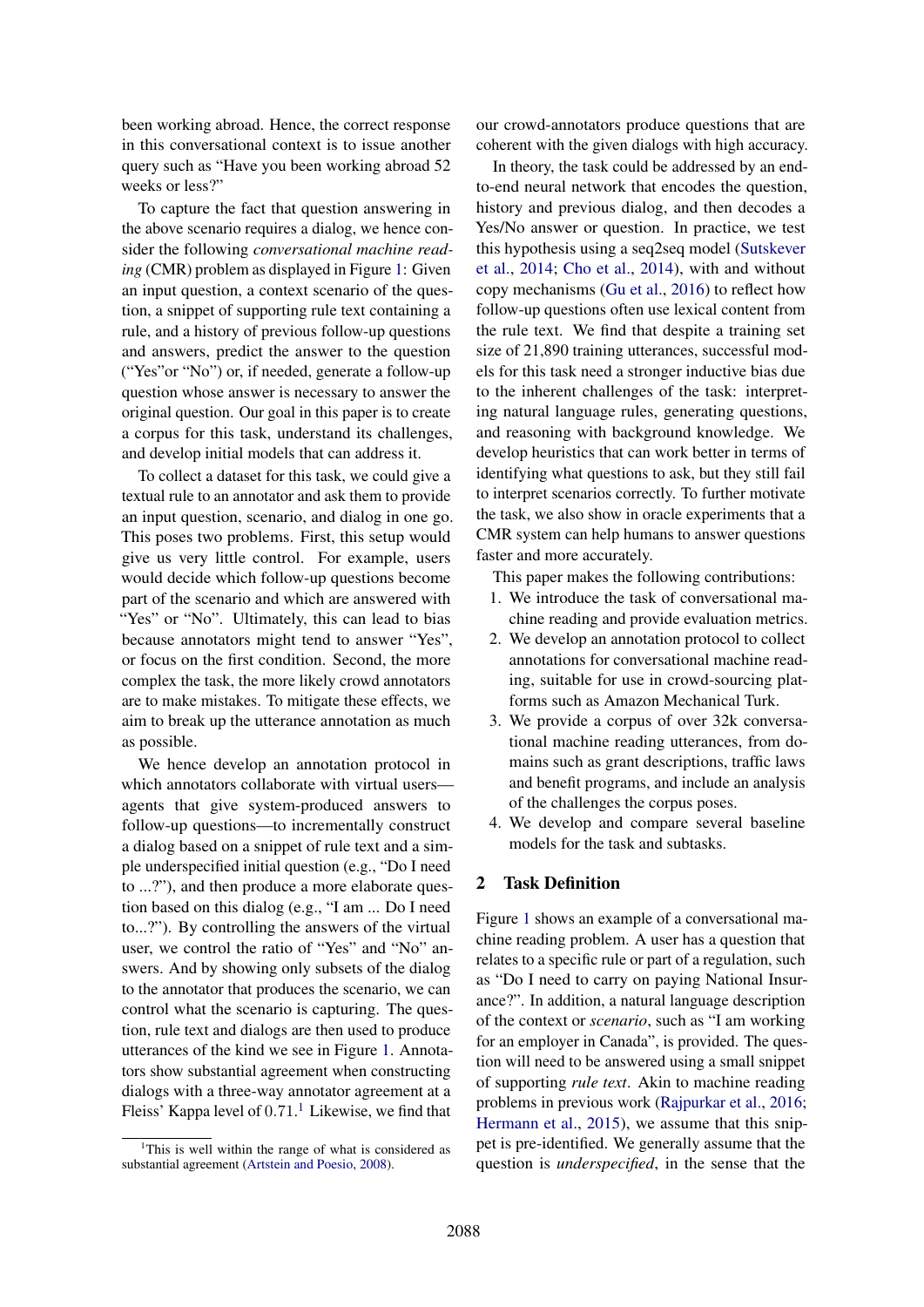question often does not provide enough information to be answered directly. However, an agent can use the supporting rule text to infer what needs to be asked in order to determine the final answer. In Figure 1, for example, a reasonable follow-up question is "Have you been working abroad 52 weeks or less?".

We formalise the above task on a per-utterance basis. A given dialog corresponds to a sequence of prediction problems, one for each utterance the system needs to produce. Let *W* be a vocabulary. Let  $q = w_1 \dots w_{n_q}$  be an *input question* and  $r = w_1 \dots w_{n_r}$  an input *support* rule text, where  $w_i \in W$  is a word from a vocabulary. Furthermore, let  $h = (f_1, a_1) \dots (f_{n_h}, a_{n_h})$  be a dialog *history* where each  $f_i \in W^*$  is a *follow-up question*, and each  $a_i \in \{YES, NO\}$  is a *follow-up answer*. Let *s* be a scenario describing the context of the question. We will refer to  $x = (q, r, h, s)$  as the *input*. Given an input *x*, our task is to predict an *answer*  $y \in \{Yes, No, IRRELEVANT\} \cup W^*$ that specifies whether the answer to the input question, in the context of the rule text and the previous follow-up question dialog, is either YES, NO, IRRELEVANT or another follow-up question in  $W^*$ . Here IRRELEVANT is the target answer whenever a rule text is not related to the question *q*.

## 3 Annotation Protocol

Our annotation protocol is depicted in Figure 2 and has four high-level stages: Rule Text Extraction, Question Generation, Dialog Generation and Scenario Annotation. We present these stages below, together with discussion of our quality-assurance mechanisms and method to generate negative data. For more details, such as annotation interfaces, we refer the reader to Appendix A.

## 3.1 Rule Text Extraction Stage

First, we identify the source documents that contain the rules we would like to annotate. Source documents can be found in Appendix C. We then convert each document to a set of *rule texts* using a heuristic which identifies and groups paragraphs and bulleted lists. To preserve readability during the annotation, we also split by a maximum rule text length and a maximum number of bullets.

## 3.2 Question Generation Stage

For each rule text we ask annotators to come up with an input question. Annotators are instructed to

ask questions that cannot be answered directly but instead require follow-up questions. This means that the question should a) match the topic of the support rule text, and b) be underspecified. At present, this part of the annotation is done by expert annotators, but in future work we plan to crowdsource this step as well.

## 3.3 Dialog Generation Stage

In this stage, we view human annotators as assistants that help users reach the answer to the input question. Because the question was designed to be broad and to omit important information, human annotators will have to ask for this information using the rule text to figure out which question to ask. The follow-up question is then sent to a *virtual user*, *i.e.*, a program that simply generates a random YES or NO answer. If the input question can be answered with this new information, the annotator should enter the respective answer. If not, the annotator should provide the next follow-up question and the process is repeated.

When the virtual user is providing random YES and NO answers in the dialog generation stage, we are traversing a specific branch of a decision tree. We want the corpus to reflect all possible dialogs for each question and rule text. Hence, we ask annotators to label additional branches. For example, if the first annotator received a YES as the answer to the second follow-up question in Figure 3, the second annotator (orange) receives a NO.

## 3.4 Scenario Annotation Stage

In the final stage, we choose parts of the dialogs created in the previous stage and present this to an annotator. For example, the annotator sees "Are you working or preparing for work?" and NO. They are then asked to write a scenario that is consistent with this dialog such as "I am currently out of work after being laid off from my last job, but am not able to look for any yet.". The number of questions and answers that the annotator is presented with for generating a scenario can vary from one to the full length of a dialog. Users are encouraged to paraphrase the questions and not to use many words from the dialog.

In an attempt to make these scenarios closer to the real-world situations where a user may provide a lot of unnecessary information to an operator, not only do we present users with one or more questions and answers from a specific dialog but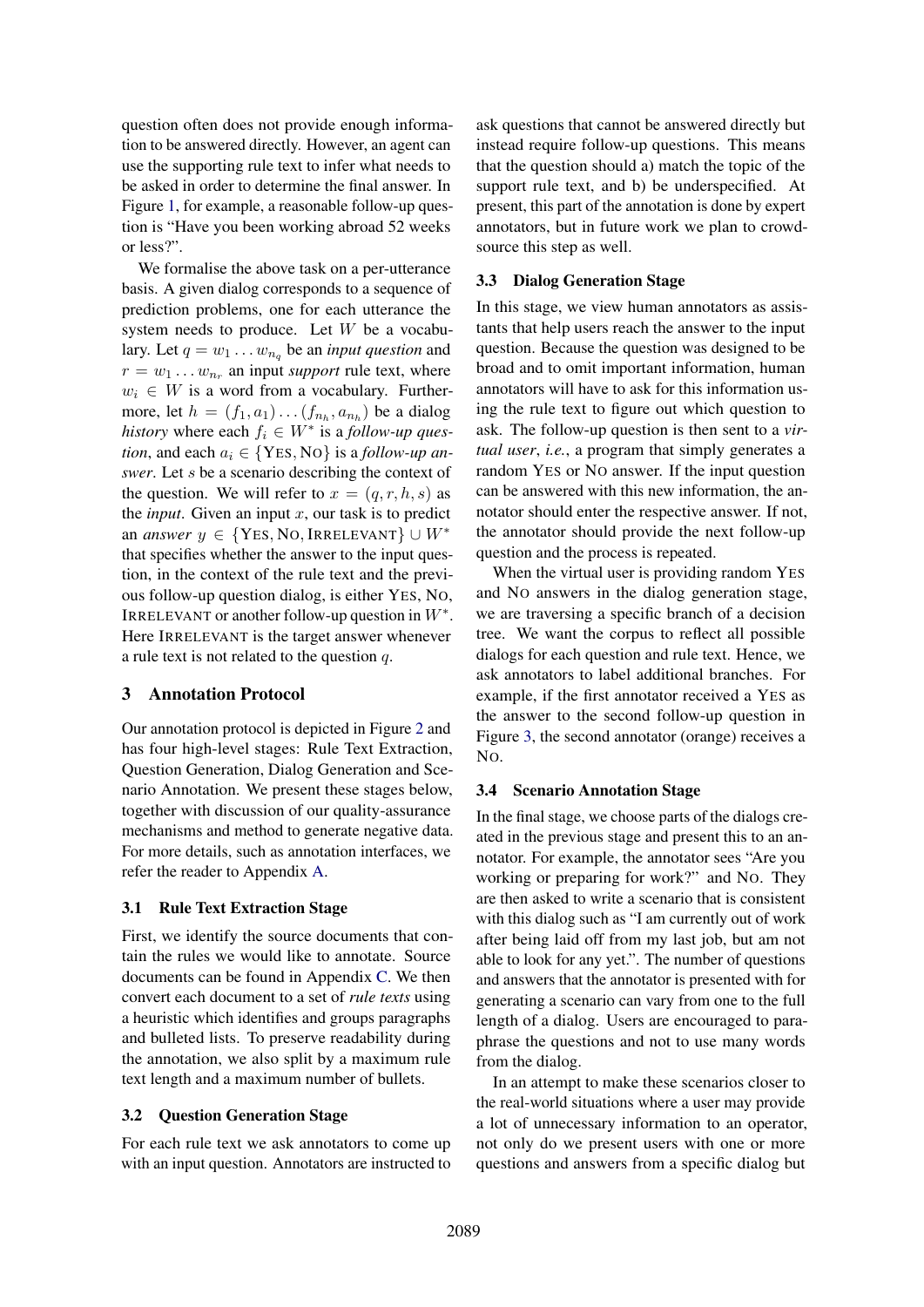

Figure 2: The different stages of the annotation process (excluding the rule text extraction stage). First a human annotator generates an underspecified input question (question generation). Then, a virtual user and a human annotator collaborate to produce a dialog of follow-up questions and answers (dialog generation). Finally, a scenario is generated from parts of the dialog, and these parts are omitted in the final result.



Figure 3: We use different annotators (indicated by different colors) to create the complete dialog tree.

also with one question from a random dialog. The annotators are asked to come up with a scenario that fits all the questions and answers.

Finally, a dialog is produced by combining the scenario with the input question and rule text from the previous stages. In addition, all dialog utterances that were *not* shown to the final annotator are included as well as they complement the information in the scenario. Given a dialog of this form, we can create utterances that are described in Section 2.

As a result of this stage of annotation, we create a corpus of scenarios and questions where the correct answers (YES, NO or IRRELEVANT) to questions can be derived from the related scenarios. This corpus and its challenges will be discussed in Section 4.2.2.

### 3.5 Negative Examples

To facilitate the future application of the models to large-scale rule-based documents instead of rule text, we deem it to be imperative for the data to contain negative examples of both questions and scenarios.

We define a *negative question* as a question that is not relevant to the rule text. In this case, we expect models to produce the answer IRRELEVANT. For a given rule text and question pair, a negative example is generated by sampling a random question from the set of all possible questions, excluding the question itself and questions sourced from the same document using a methodology similar to the work of Levy et al. (2017).

The data created so far is biased in the sense that when a scenario is given, at least one of the follow-up questions in a dialog can be answered. In practice, we expect users to also provide background scenarios that are completely irrelevant to the input question. Therefore, we sample a *negative scenario* for each input question and rule text pair, (*q, r*) in our data. We uniformly sample from the scenarios created in Section 3.4 for all question and rule text pairs  $(q', r')$  unequal to  $(q, r)$ . For more details, we point the reader to Appendix D.

#### 3.6 Quality Control

We employ a range of quality control measures throughout the process. In particular, we:

- 1. Re-annotate pre-terminal nodes in the dialog trees if they have identical YES and NO branches.
- 2. Ask annotators to validate the previous dialog in case previous utterances where created by different annotators.
- 3. Assess a sample of annotations for each an-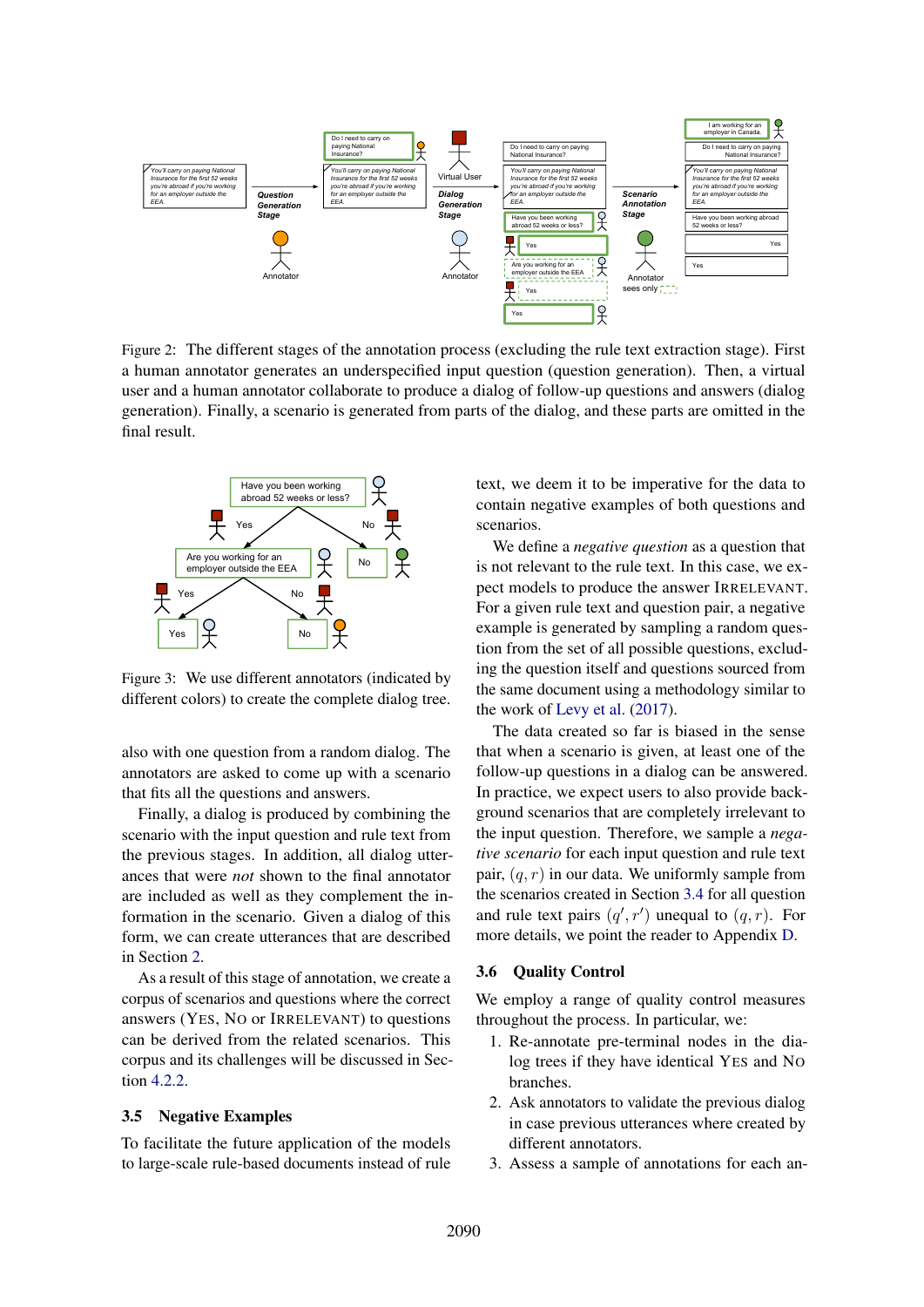notator and keep only those annotators with quality scores higher than a certain threshold.

4. We require annotators to pass a qualification test before selecting them for our tasks. We also require high approval rates and restrict location to the UK, US, or Canada.

Further details are provided in Appendix B.

## 3.7 Cost, Duration and Scalability

The cost of different stages of annotation is as follows. An annotator was paid \$0.15 for an initial question (948 questions), \$0.11 for a dialog part (3000 dialog parts) and \$0.20 for a scenario (6,600 scenarios). It takes in total 2 weeks to complete the annotation process. Considering that all the annotation stages can be done through crowdsourcing and in a relatively short time period and at a reasonable cost using established validation procedures, the dataset can be scaled up without major bottlenecks or an impact on the quality.

## 4 ShARC

In this section, we present the *SHaping Answers with Rules and Conversation (ShARC)* dataset.2

## 4.1 Dataset Size and Quality

The dataset is built up from of 948 distinct snippets of rule text. Each has an input question and a "dialog tree". At each step in the dialog, there is a followup question posed and the tree branches depending on the answer to the followup question (yes/no). The ShARC dataset is comprised of all individual "utterances" from every tree, i.e. every possible point/node in any dialog tree. There are 6058 of these utterances. In addition, there are 6637 scenarios that provide more information, allowing some questions in the dialog tree to be "skipped" as the answers can be inferred from the scenario. Scenarios therefore modify the dialog trees, which creates new trees. When combined with scenarios and negative sampled scenarios, the total number of distinct utterances became 37087. As a final step, utterances were removed where the scenario referred to a portion of the dialog tree that was unreachable for that utterance, leaving a final dataset size of 32436 utterances.<sup>3</sup>

We break these into train, development and test sets such that each dataset contains approximately the same proportion of sources from each domain, targeting a 70%/10%/20% split.

To evaluate the quality of dialog generation HITs, we sample a subset of 200 rule texts and questions and allow each HIT to be annotated by three distinct workers. In terms of deciding whether the answer is a YES, NO or some follow-up question, the three annotators reach an answer agreement of 72*.*3%. We also calculate Cohen's Kappa, a measure designed for situations with two annotators. We randomly select two out of the three annotations and compute the unweighted kappa values, repeated for 100 times and averaged to give a value of 0*.*82.

The above metrics measure whether annotators agree in terms of deciding between YES, NO or some follow-up question, but not whether the follow-up questions are equivalent. To approximate this, we calculate BLEU scores between pairs of annotators when they both predict follow-up questions Generally, we find high agreement: Annotators reach average BLEU scores of 0*.*71, 0*.*63, 0*.*58 and 0*.*58 for maximum orders of 1, 2, 3 and 4 respectively.

To get an indication of human performance on the sub-task of classifying whether a response should be a YES, NO or FOLLOW-UP QUESTION, we use a similar methodology to (Rajpurkar et al., 2016) by considering the second answer to each question as the human prediction and taking the majority vote as ground truth. The resulting human accuracy is 93*.*9%.

To evaluate the quality of the scenarios, we sample 100 scenarios randomly and ask two expert annotators to validate them. We perform validation for two cases: 1) scenarios generated by turkers who did not attempt the qualification test and were not filtered by our validation process, 2) scenarios that are generated by turkers who have passed the qualification test and validation process. In the second case, annotators approved an average of 89 of the scenarios whereas in the first case, they only approved an average of 38. This shows that the qualification test and the validation process im-

<sup>&</sup>lt;sup>2</sup>The dataset and its Codalab challenge can be found at https://sharc-data.github.io.

<sup>&</sup>lt;sup>3</sup>One may argue that the the size of the dataset is not sufficient for training end-to-end neural models. While we believe that the availability of large datasets such as SNLI or SQuAD has helped drive the state-of-the-art forward on related

tasks, relying solely on large datasets to push the boundaries of AI cannot be as practical as developing better models for incorporating common sense and external knowledge which we believe ShARC is a good test-bed for. Furthermore, the proposed annotation protocol and evaluation procedure can be used to reliably extend the dataset or create datasets for new domains.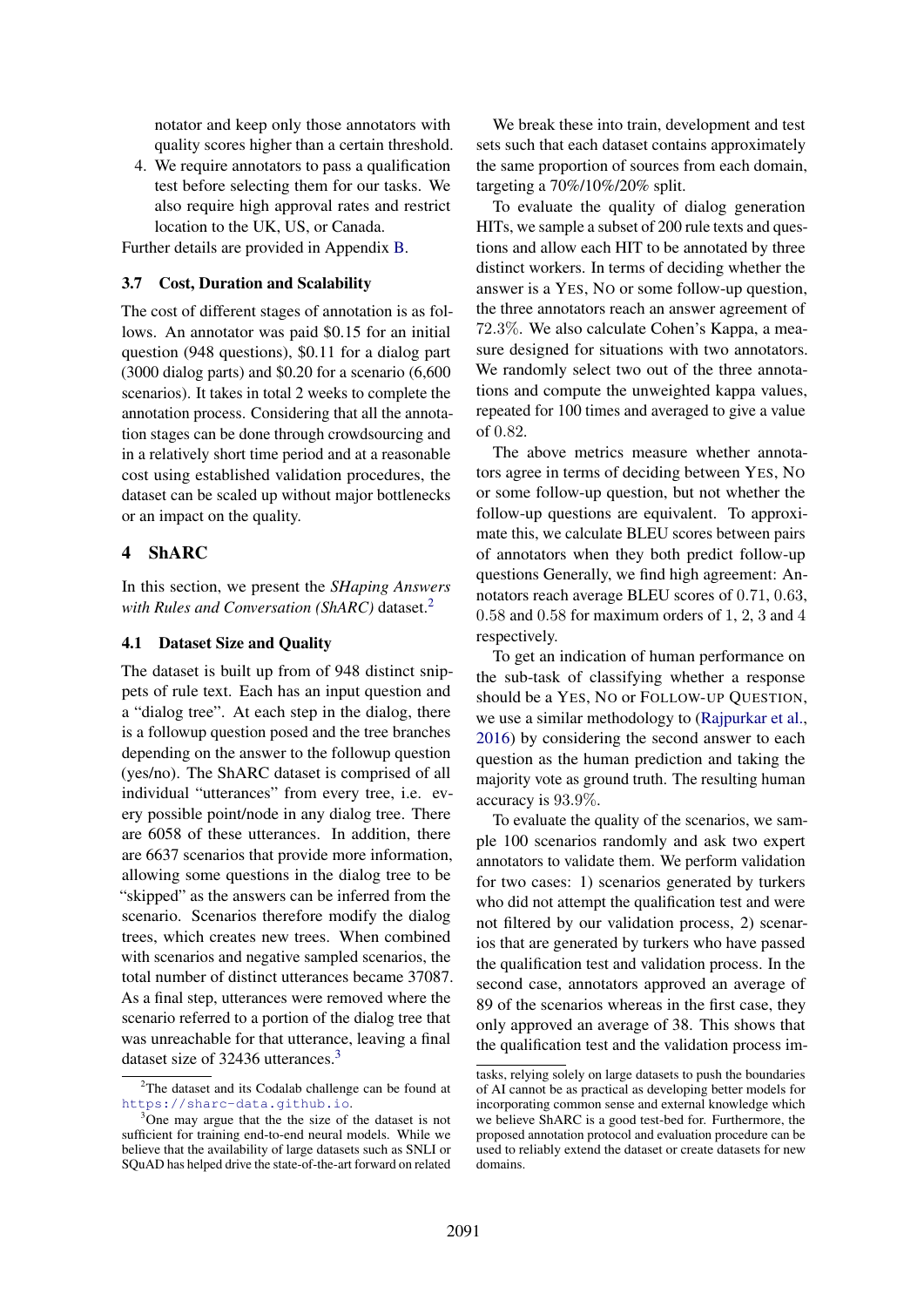proved the quality of the generated scenarios by more than double. In both cases, the annotators agreed on the validity of 91-92 of the scenarios. For further details on dataset quality, the reader if referred to Appendix B.

## 4.2 Challenges

We analyse the challenges involved in solving conversational machine reading in ShARC. We divide these into two parts: challenges that arise when interpreting rules, and challenges that arise when interpreting scenarios.

## 4.2.1 Interpreting Rules

When no scenarios are available, the task reduces to a) identifying the follow-up questions within the rule text, b) understanding whether a follow-up question has already been answered in the history, and c) determining the logical structure of the rule (*e.g.*disjunction vs. conjunction vs. conjunction of disjunctions) .

To illustrate the challenges that these sub-tasks involve, we manually categorise a random sample of 100 (*qi, ri*) pairs. We identify 9 phenomena of interest, and estimate their frequency within the corpus. Here we briefly highlight some categories of interest, but full details, including examples, can be found in Appendix G.

A large fraction of problems involve the identification of at least two conditions, and approximately 41% and 27% of the cases involve logical disjunctions and conjunctions respectively. These can appear in linguistic coordination structures as well as bullet points. Often, differentiating between conjunctions and disjunctions is easy when considering bullets—key phrases such as "if all of the following hold" can give this away. However, in 13% of the cases, no such cues are given and we have to rely on language understanding to differentiate. For example:

| <b>Q</b> : Do I qualify for Statutory Maternity Leave?  |  |
|---------------------------------------------------------|--|
| <b>R</b> : You qualify for Statutory Maternity Leave if |  |
| - you're an employee not a "worker"                     |  |
| - you give your employer the correct notice             |  |

## 4.2.2 Interpreting Scenarios

Scenario interpretation can be considered as a multi-sentence entailment task. Given a scenario (premise) of (usually) several sentences, and a question (hypothesis), a system should output YES (ENTAILMENT), NO (CONTRADICTION) or IRRELEVANT (NEUTRAL). In this context, IRRELEVANT indicates that the answer to the question cannot be inferred from the scenario.

Different types of reasoning are required to interpret the scenarios. Examples include numerical reasoning, temporal reasoning and implication (common sense and external knowledge). We manually label 100 scenarios with the type of reasoning required to answer their questions. Table 1 shows examples of different types of reasoning and their percentages. Note that these percentages do not add up to 100% as interpreting a scenario may require more than one type of reasoning.

# 5 Experiments

To assess the difficulty of ShARC as a machine learning problem, we investigate a set of baseline approaches on the end-to-end task as well as the important sub-tasks we identified. The baselines are chosen to assess and demonstrate both feasibility and difficulty of the tasks.

Metrics For all following classification tasks, we use micro- and macro- averaged accuracies. For the follow-up generation task, we compute the BLEU scores at orders 1, 2, 3 and 4 computed between the gold follow-up questions, *y<sup>i</sup>* and follow-up question  $\hat{y}_i = w_{\hat{y}_i,1}, w_{\hat{y}_i,2} \dots w_{\hat{y}_i,n}$  for all utterances *i* in the evaluation dataset.

## 5.1 Classification (excluding Scenarios)

On each turn, a CMR system needs to decide, either explicitly or implicitly, whether the answer is YES or NO, whether the question is not relevant to the rule text (IRRELEVANT), or whether a follow-up question is necessary—an outcome we label as MORE. In the following experiments, we will test whether one can learn to make this decision using the ShARC training data.

When a non-empty scenario is given, this task also requires an understanding of how scenarios answer follow-up questions. In order to focus on the challenges of rule interpretation, here we only consider empty scenarios.

Formally, for an utterance  $x = (q, r, h, s)$ , we require models to predict an answer *y* where  $y \in$ *{*YES*,* NO*,* IRRELEVANT*,* MORE*}*. Since we consider only the classification task without scenario influence, we consider the subset of utterances such that  $s = NULL$ . This data subset consists of 4026 train, 431 dev and 1601 test utterances.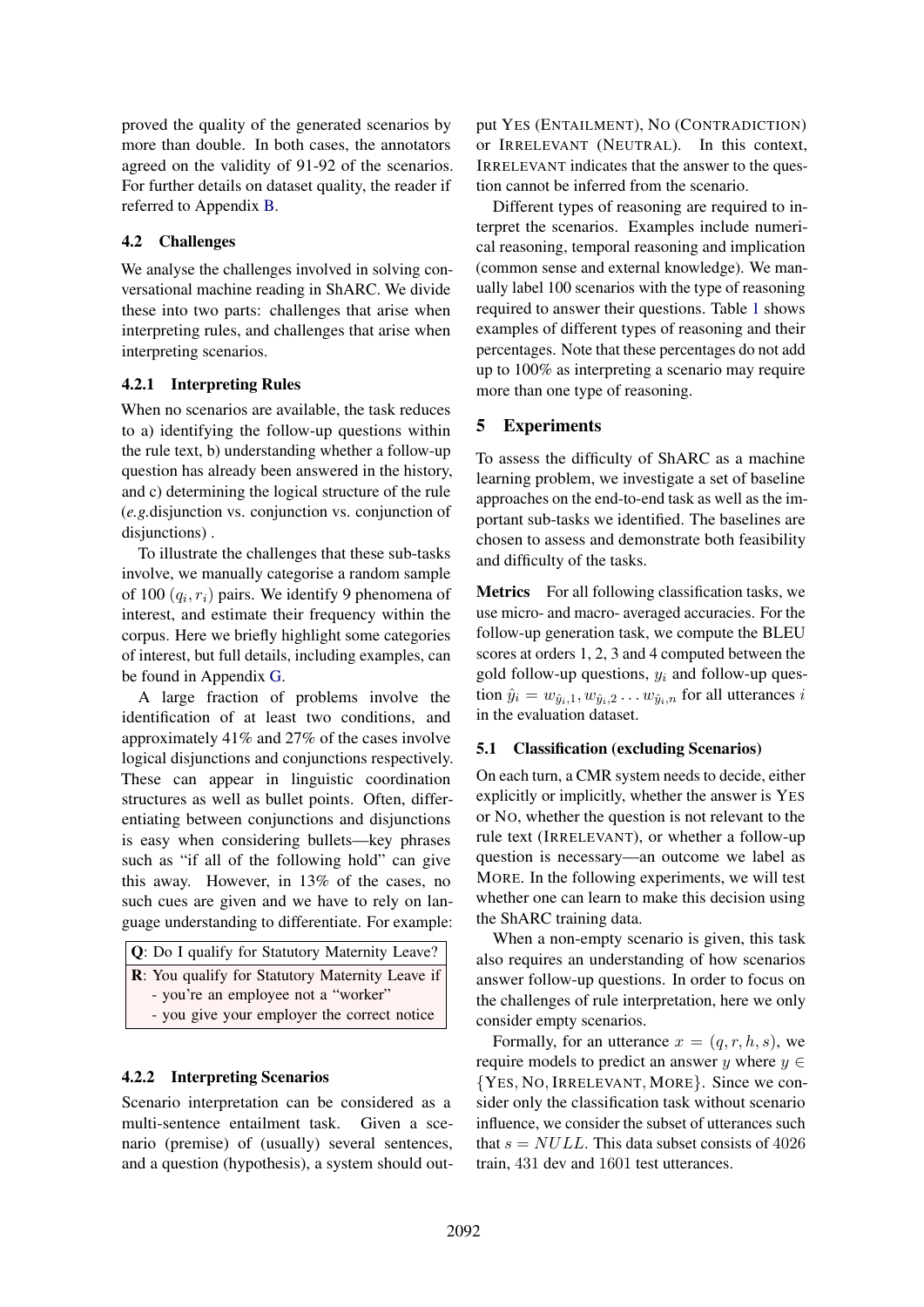| Category   | <b>Ouestions</b>                                         | <b>Scenario</b>                                                                                           | $\mathcal{G}_{\mathcal{O}}$ |
|------------|----------------------------------------------------------|-----------------------------------------------------------------------------------------------------------|-----------------------------|
| Explicit   | Has your wife reached state pension age? Yes             | My wife just recently reached the age for state pension                                                   | 25%                         |
| Temporal   | Did you own it before April 1982? Yes                    | I purchased the property on June 5, 1980.                                                                 | 10%                         |
|            | Geographic Do you normally live in the UK? No            | I'm a resident of Germany.                                                                                | 7%                          |
| Numeric    | Do you work less than 24 hours a week between<br>you? No | My wife and I work long hours and get between 90 -<br>110 hours per week between the two of us.           | 12%                         |
| Paraphrase | Are you working or preparing for work? No                | I am currently out of work after being laid off from my<br>last job, but am not able to look for any yet. | 19%                         |
|            | Implication Are you the baby's father? No                | My girlfriend is having a baby by her ex.                                                                 | 51%                         |

Table 1: Types of reasoning and their proportions in the dataset based on 100 samples. Implication includes reasoning beyond what is explicitly stated in the text, including common sense reasoning and external knowledge.

| Model         | Micro Acc. | Macro Acc. |
|---------------|------------|------------|
| Random        | 0.254      | 0.250      |
| Surface LR    | 0.555      | 0.511      |
| Heuristic     | 0.791      | 0.779      |
| Random Forest | 0.808      | 0.797      |
| <b>CNN</b>    | 0.677      | 0.681      |

Table 2: Selected Results of the baseline models on the classification sub-task.

Baselines We evaluate various baselines including random, a surface logistic regression applied to a TFIDF representation of the rule text, question and history, a rule-based heuristic which makes predictions depending on the number of overlapping words between the rule text and question, detecting conjunctive or disjunctive rules, detecting negative mismatch between the rule text and the question and what the answer to the last follow-up history was, a feature-engineered Random Forest and a Convolutional Neural Network applied to the tokenised inputs of the concatenated rule text, question and history.

Results We find that, for this classification subtask, Random Forest slightly outperforms the heuristic. All learnt models considerably outperform the random and majority baselines.

## 5.2 Follow-up Question Generation without Scenarios

When the target utterance is a follow-up question, we still have to determine what that follow-up question is. For an utterance  $x = (q, r, h, s)$ , we require models to predict an answer *y* where *y* is the next follow-up question,  $y = w_{y,1}, w_{y,2} \ldots w_{y,n} =$  $f_{m+1}$  if *x* has history of length *m*. We there-

fore consider the subset of utterances such that  $s = NULL$  and  $y \notin \{Yes, No, \text{IRRELEVANT}\}.$ This data subset consists of 1071 train, 112 dev and 424 test utterances.

Baselines We first consider several simple baselines to explore the relationship between our evaluation metric and the task. As annotators are encouraged to re-use the words from rule text when generating follow-up questions, a baseline that simply returns the final sentence of the rule text performs surprisingly well. We also implement a rule-based model that uses several heuristics.

If framed as a seq2seq task, a modified Copy-Net is most promising (Gu et al., 2016). We also experiment with span extraction/sequence-tagging approaches to identify relevant spans from the rule text that correspond to the next follow-up questions. We find that Bidirectional Attention Flow (Seo et al., 2017) performed well. $4$  Further implementation details can be found in Appendix H.

Results Our results, shown in Table 3 indicate that systems that return contiguous spans from the rule text perform better according to our BLEU metric. We speculate that the logical forms in the data are challenging for existing models to extract and manipulate, which may suggest why the explicit rule-based system performed best. We further note that only the rule-based and NMT-Copy models are capable of generating genuine questions rather than spans or sentences.

### 5.3 Scenario Interpretation

Many utterances require the interpretation of the scenario associated with a question. If the scenario

<sup>4</sup> We use AllenNLP implementations of BiDAF & DAM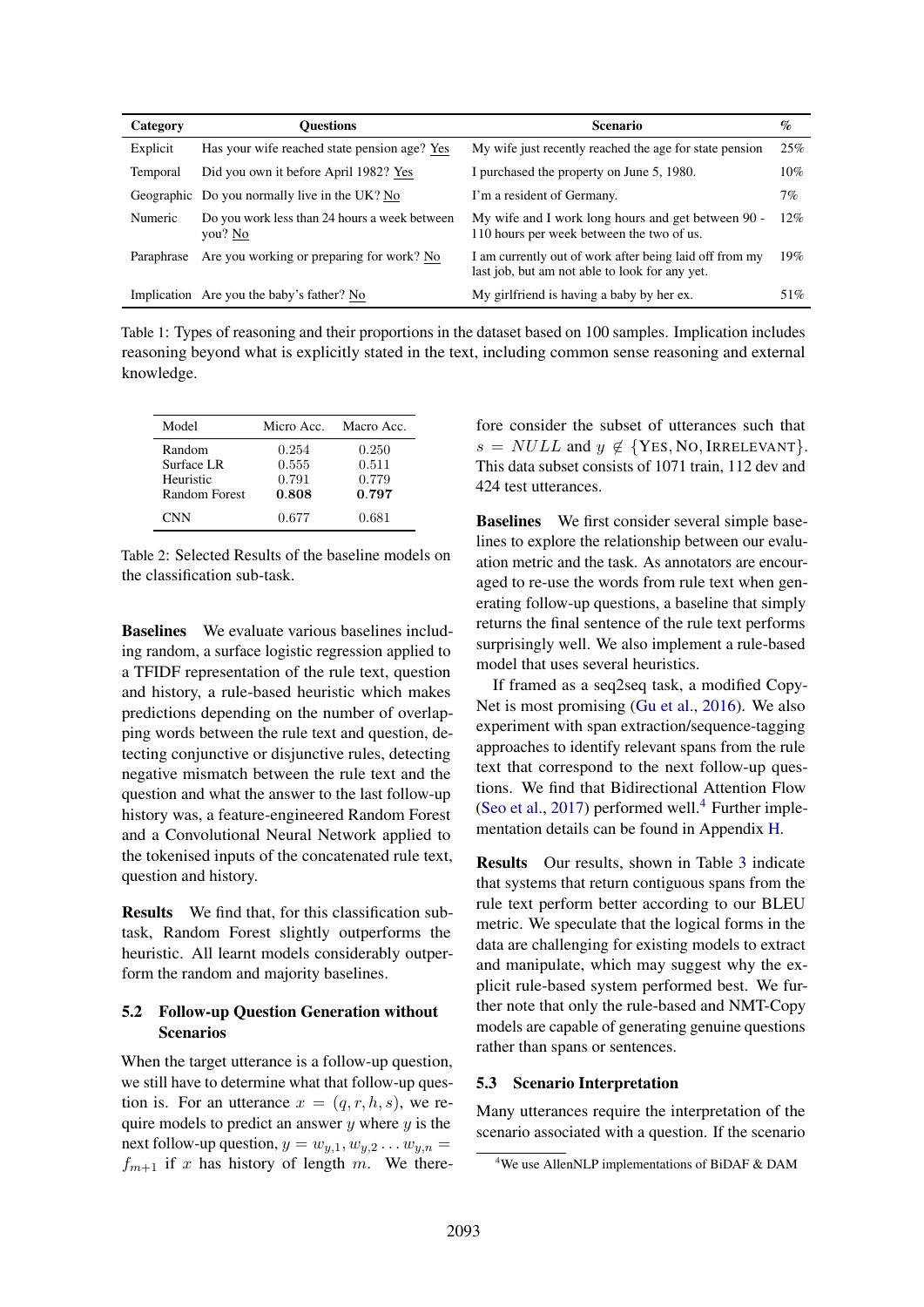| Model                                  | BLEU-1                  | BLEU-2                  | BLEU-3                  | BLEU-4                  |
|----------------------------------------|-------------------------|-------------------------|-------------------------|-------------------------|
| First Sent.                            | 0.221                   | 0.144                   | 0.119                   | 0.106                   |
| NMT-Copy<br><b>BiDAF</b><br>Rule-based | 0.339<br>0.450<br>0.533 | 0.206<br>0.375<br>0.437 | 0.139<br>0.338<br>0.379 | 0.102<br>0.312<br>0.344 |

Table 3: Selected Results of the baseline models on follow-up question generation.

| Model       | Micro Acc. | Macro Acc. |
|-------------|------------|------------|
| Random      | 0.330      | 0.326      |
| Surface LR  | 0.682      | 0.333      |
| DAM (SNLI)  | 0.479      | 0.362      |
| DAM (ShARC) | 0.492      | 0.322      |

Table 4: Results of entailment models on ShARC.

is understood, certain follow-up questions can be skipped because they are answered within the scenario. In this section, we investigate how difficult scenario interpretation is by training models to answer follow-up questions based on scenarios.

Baselines We use a random baseline and also implement a surface logistic regression applied to a TFIDF representation of the combined scenario and the question. For neural models, we use Decomposed Attention Model (DAM) (Parikh et al., 2016) trained on each the SNLI and ShARC corpora using ELMO embeddings (Peters et al., 2018).4

Results Table 4 shows the result of our baseline models on the entailment corpus of ShARC test set. Results show poor performance especially for the macro accuracy metric of both simple baselines and neural state-of-the-art entailment models. This performance highlights the challenges that the scenario interpretation task of ShARC presents, many of which are discussed in Section 4.2.2.

### 5.4 Conversational Machine Reading

The CMR task requires all of the above abilities. To understand its core challenges, we compare baselines that are trained end-to-end vs. baselines that reuse solutions for the above subtasks.

Baselines We present a Combined Model (CM) which is a pipeline of the best performing Random Forest classification model, rule-based follow-up question generation model and Surface LR entailment model. We first run the classification model to predict YES, NO, MORE or IRRELEVANT. If MORE is predicted, the Follow-up Question Gen-

| Model      | Micro Acc | <b>Macro Acc</b> | BLEU-1 | <b>BLEU-4</b> |
|------------|-----------|------------------|--------|---------------|
| CM.        | 0.619     | 0.689            | 0.544  | 0.344         |
| <b>NMT</b> | 0.448     | 0.428            | 0.340  | 0.078         |

Table 5: Results of the models on the CMR task.

eration model is used to produce a follow-up question, *f*1. The rule text and produced follow-up question are then passed as inputs to the Scenario Interpretation model. If the output of this is IRRELEVANT, then the CM predicts  $f_1$ , otherwise, these steps are repeated recursively until the classification model no longer predicts MORE or the entailment model predicts IRRELEVANT, in which case the model produces a final answer. We also investigate an extension of the NMT-copy model on the end-to-end task. Input sequences are encoded as a concatenation of the rule text, question, scenario and history. The model consists of a shared encoder LSTM, a 4-class classification head with attention, and a decoder GRU to generate followup questions. The model was trained by alternating training the classifier via standard softmax-cross entropy loss and the followup generator via seq2seq. At test time, the input is first classified, and if the predicted class is MORE, the follow-up generator is used to generate a followup question,  $f_1$ . A simpler model without the separate classification head failed to produce predictive results.

Results We find that the combined model outperforms the neural end-to-end model on the CMR task, however, the fact that the neural model has learned to classify better than random and also predict follow-up questions is encouraging for designing more sophisticated neural models for this task.

User Study In order to evaluate the utility of conversational machine reading, we run a user study that compares CMR to when such an agent is not available, i.e. the user has to read the rule text and determine themselves the answer to the question. On the other hand, with the agent, the user does not read the rule text, instead only responds to followup questions. Our results show that users using the conversational agent reach conclusions *>* 2 times faster than ones that are not, but more importantly, they are also much more accurate (93% as compared to 68%). Details of the experiments and the results are included in Appendix I.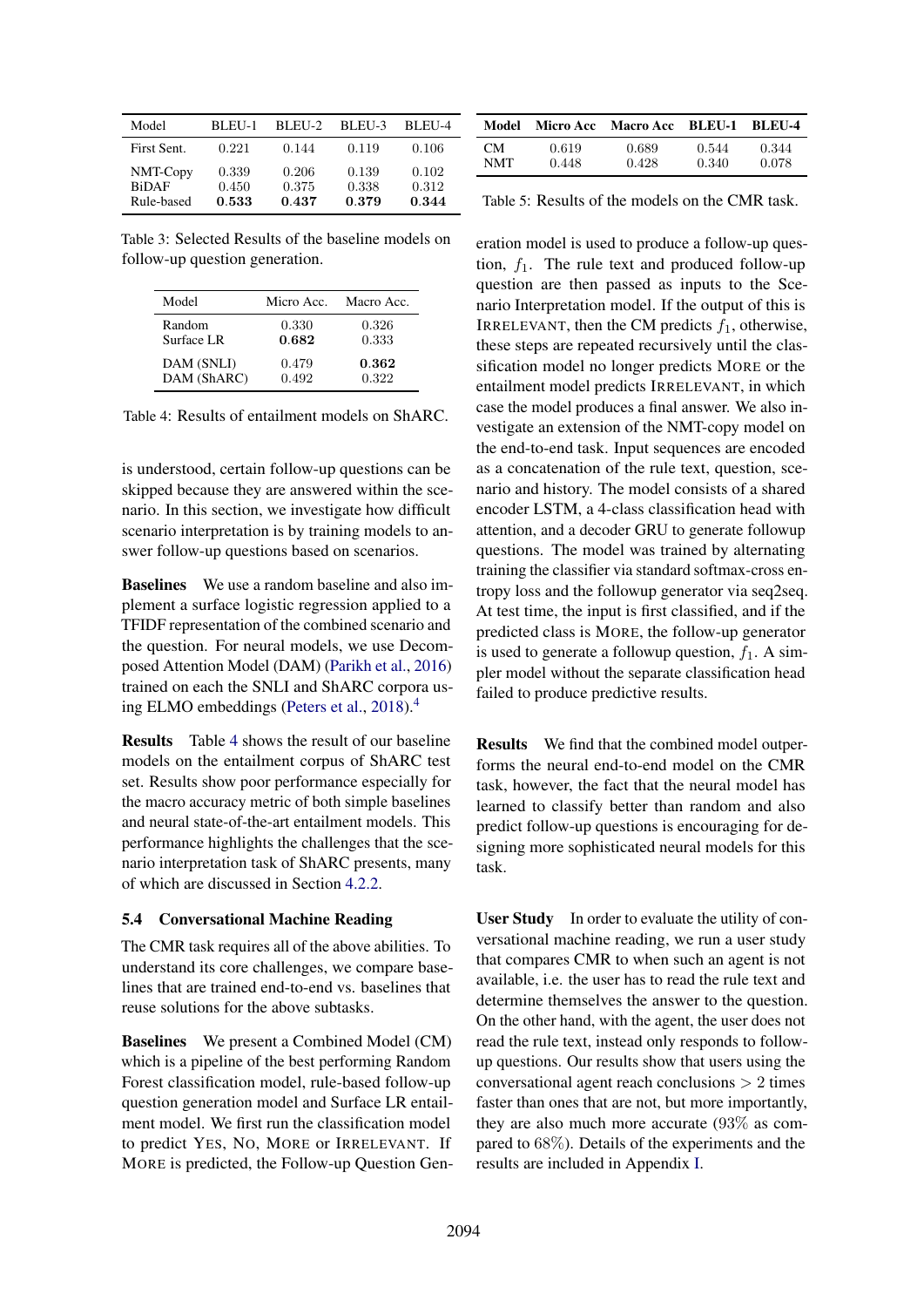## 6 Related Work

This work relates to several areas of active research.

Machine Reading In our task, systems answer questions about units of texts. In this sense, it is most related to work in Machine Reading (Rajpurkar et al., 2016; Seo et al., 2017; Weissenborn et al., 2017). The core difference lies in the conversational nature of our task: in traditional Machine Reading the questions can be answered right away; in our setting, clarification questions are often needed. The domain of text we consider is also different (regulatory vs Wikipedia, books, newswire).

Dialog The task we propose is, at its heart, about conducting a dialog (Weizenbaum, 1966; Serban et al., 2018; Bordes and Weston, 2016). Within this scope, our work is closest to work in dialogbased QA where complex information needs are addressed using a series of questions. In this space, previous approaches have been looking primarily at QA dialogs about images (Das et al., 2017) and knowledge graphs (Saha et al., 2018; Iyyer et al., 2017). In parallel to our work, both Choi et al. (2018) and Reddy et al. (2018) have to began to investigate QA dialogs with background text. Our work not only differs in the domain covered (regulatory text vs wikipedia), but also in the fact that our task requires the interpretation of complex rules, application of background knowledge, and the formulation of free-form clarification questions. Rao and Daume III (2018) does investigate how to generate clarification questions but this does not require the understanding of explicit natural language rules.

Rule Extraction From Text There is a long line of work in the automatic extraction of rules from text (Silvestro, 1988; Moulin and Rousseau, 1992; Delisle et al., 1994; Hassanpour et al., 2011; Moulin and Rousseau, 1992). The work tackles a similar problem—interpretation of rules and regulatory text—but frames it as a text-to-structure task as opposed to end-to-end question-answering. For example, Delisle et al. (1994) maps text to horn clauses. This can be very effective, and good results are reported, but suffers from the general problem of such approaches: they require careful ontology building, layers of error-prone linguistic preprocessing, and are difficult for non-experts to create annotations for.

Question Generation Our task involves the automatic generation of natural language questions. Previous work in question generation has focussed on producing questions for a given text, such that the questions can be answered using this text (Vanderwende, 2008; M. Olney et al., 2012; Rus et al., 2011). In our case, the questions to generate are *derived* from the background text but cannot be answered by them. Mostafazadeh et al. (2016) investigate how to generate natural follow-up questions based on the content of an image. Besides not working in a visual context, our task is also different because we see question generation as a sub-task of question answering.

#### 7 Conclusion

In this paper we present a new task as well as an annotation protocol, a dataset, and a set of baselines. The task is challenging and requires models to generate language, copy tokens, and make logical inferences. Through the use of an interactive and dialog-based annotation interface, we achieve good agreement rates at a low cost. Initial baseline results suggest that substantial improvements are possible and require sophisticated integration of entailment-like reasoning and question generation.

#### Acknowledgements

This work was supported by an Allen Distinguished Investigator Award.

#### References

- Ron Artstein and Massimo Poesio. 2008. Inter-coder agreement for computational linguistics. *Computational Linguistics*, 34(4):555–596.
- Antoine Bordes and Jason Weston. 2016. Learning end-to-end goal-oriented dialog. *CoRR*, abs/1605.07683.
- Kyunghyun Cho, Bart Van Merrienboer, Caglar Gul- ¨ cehre, Dzmitry Bahdanau, Fethi Bougares, Holger Schwenk, and Yoshua Bengio. 2014. Learning phrase representations using rnn encoder-decoder for statistical machine translation. *arXiv preprint arXiv:1406.1078*.
- Eunsol Choi, He He, Mohit Iyyer, Mark Yatskar, Wentau Yih, Yejin Choi, Percy Liang, and Luke Zettlemoyer. 2018. QuAC : Question Answering in Context. In *EMNLP*. ArXiv: 1808.07036.
- Abhishek Das, Satwik Kottur, Khushi Gupta, Avi Singh, Deshraj Yadav, Jos MF Moura, Devi Parikh,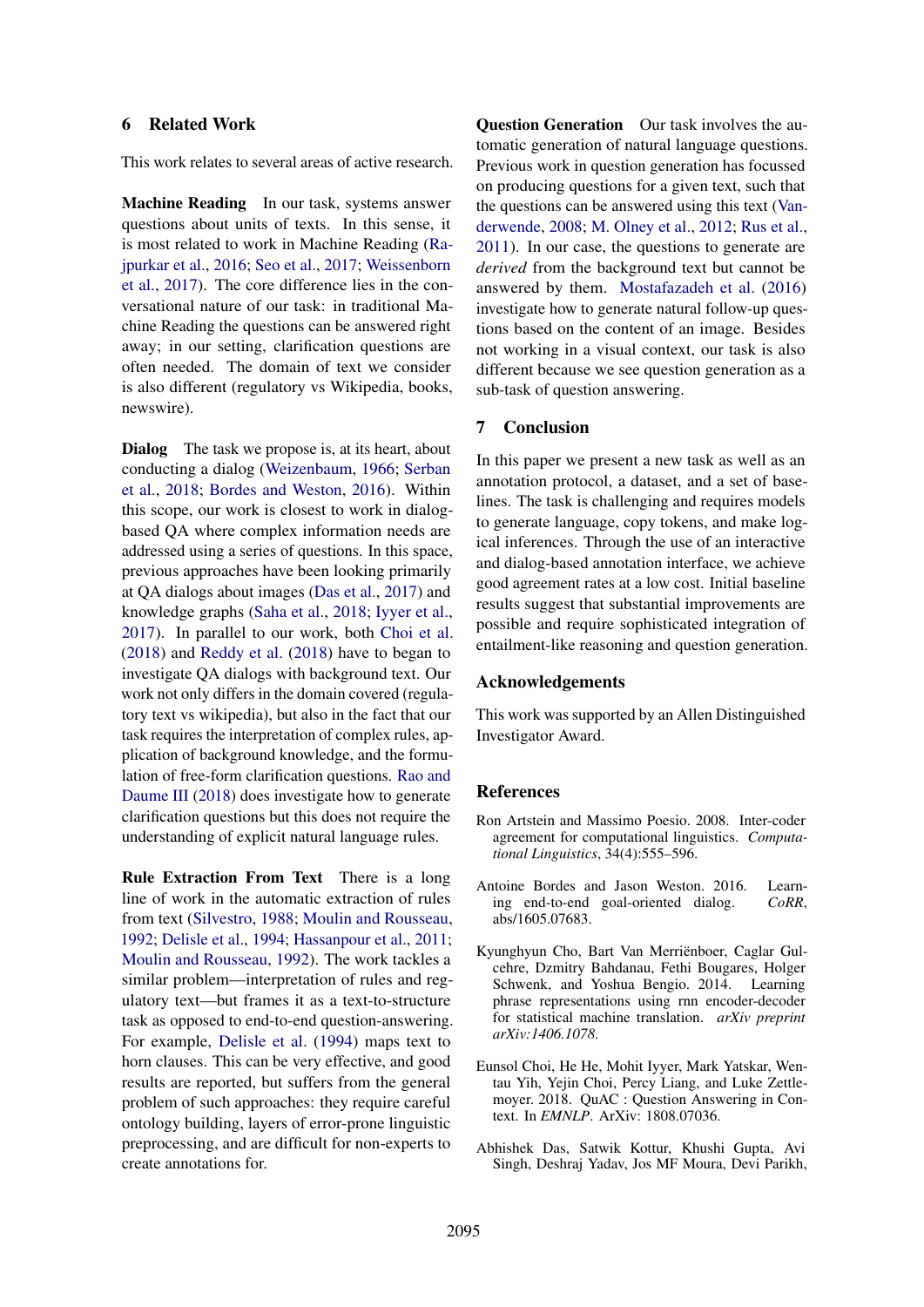and Dhruv Batra. 2017. Visual dialog. In *Proceedings of the IEEE Conference on Computer Vision and Pattern Recognition*, volume 2.

- Sylvain Delisle, Ken Barker, Jean franois Delannoy, Stan Matwin, and Stan Szpakowicz. 1994. From text to horn clauses: Combining linguistic analysis and machine learning. In *In 10th Canadian AI Conf*, pages 9–16.
- Jiatao Gu, Zhengdong Lu, Hang Li, and Victor O. K. Li. 2016. Incorporating copying mechanism in sequence-to-sequence learning. *CoRR*, abs/1603.06393.
- Saeed Hassanpour, Martin O'Connor, and Amar Das. 2011. A framework for the automatic extraction of rules from online text.
- Karl Moritz Hermann, Tomas Kocisky, Edward Grefenstette, Lasse Espeholt, Will Kay, Mustafa Suleyman, and Phil Blunsom. 2015. Teaching machines to read and comprehend. In *Advances in Neural Information Processing Systems*, pages 1693–1701.
- Mohit Iyyer, Wen-tau Yih, and Ming-Wei Chang. 2017. Search-based Neural Structured Learning for Sequential Question Answering. *Proceedings of the 55th Annual Meeting of the Association for Computational Linguistics (Volume 1: Long Papers)*, 1:1821–1831.
- Mandar Joshi, Eunsol Choi, Daniel S. Weld, and Luke Zettlemoyer. 2017. Triviaqa: A large scale distantly supervised challenge dataset for reading comprehension. In *Proceedings of the 55th Annual Meeting of the Association for Computational Linguistics*, Vancouver, Canada. Association for Computational Linguistics.
- Omer Levy, Minjoon Seo, Eunsol Choi, and Luke Zettlemoyer. 2017. Zero-shot relation extraction via reading comprehension. *arXiv preprint arXiv:1706.04115*.
- Andrew M. Olney, Arthur Graesser, and Natalie Person. 2012. Question generation from concept maps. 3.
- Nasrin Mostafazadeh, Ishan Misra, Jacob Devlin, Margaret Mitchell, Xiaodong He, and Lucy Vanderwende. 2016. Generating natural questions about an image. *CoRR*, abs/1603.06059.
- B. Moulin and D. Rousseau. 1992. Automated knowledge acquisition from regulatory texts. *IEEE Expert*, 7(5):27–35.
- Ankur P Parikh, Oscar Täckström, Dipanjan Das, and Jakob Uszkoreit. 2016. A decomposable attention model for natural language inference. *arXiv preprint arXiv:1606.01933*.
- Matthew E Peters, Mark Neumann, Mohit Iyyer, Matt Gardner, Christopher Clark, Kenton Lee, and Luke Zettlemoyer. 2018. Deep contextualized word representations. *arXiv preprint arXiv:1802.05365*.
- P. Rajpurkar, J. Zhang, K. Lopyrev, and P. Liang. 2016. Squad: 100,000+ questions for machine comprehension of text. In *Empirical Methods in Natural Language Processing (EMNLP)*.
- Sudha Rao and Hal Daume III. 2018. Learning to Ask Good Questions: Ranking Clarification Questions using Neural Expected Value of Perfect Information. In *Proceedings of the 56th Annual Meeting of the Association for Computational Linguistics (Volume 1: Long Papers)*, pages 2737–2746, Melbourne, Australia. Association for Computational Linguistics.
- Siva Reddy, Danqi Chen, and Christopher D. Manning. 2018. CoQA: A Conversational Question Answering Challenge. *arXiv:1808.07042 [cs]*. ArXiv: 1808.07042 Citation Key: reddyCoQAConversationalQuestion2018.
- Vasile Rus, Paul Piwek, Svetlana Stoyanchev, Brendan Wyse, Mihai Lintean, and Cristian Moldovan. 2011. Question generation shared task and evaluation challenge: Status report. In *Proceedings of the 13th European Workshop on Natural Language Generation*, ENLG '11, pages 318–320, Stroudsburg, PA, USA. Association for Computational Linguistics.
- Amrita Saha, Vardaan Pahuja, Mitesh Khapra, Karthik Sankaranarayanan, and Sarath Chandar. 2018. Complex Sequential Question Answering: Towards Learning to Converse Over Linked Question Answer Pairs with a Knowledge Graph.
- Min Joon Seo, Aniruddha Kembhavi, Ali Farhadi, and Hannaneh Hajishirzi. 2017. Bidirectional attention flow for machine comprehension. In *The International Conference on Learning Representations (ICLR)*.
- Iulian Vlad Serban, Ryan Lowe, Peter Henderson, Laurent Charlin, and Joelle Pineau. 2018. A Survey of Available Corpora For Building Data-Driven Dialogue Systems: The Journal Version. *Dialogue & Discourse*, 9(1):1–49.
- Kenneth Silvestro. 1988. Using explanations for knowledge-base acquisition. *International Journal of Man-Machine Studies*, 29(2):159 – 169.
- Rion Snow, Brendan O'Connor, Daniel Jurafsky, and Andrew Y Ng. 2008. Cheap and fast—but is it good?: evaluating non-expert annotations for natural language tasks. In *Proceedings of the conference on empirical methods in natural language processing*, pages 254–263. Association for Computational Linguistics.
- Ilya Sutskever, Oriol Vinyals, and Quoc V Le. 2014. Sequence to sequence learning with neural networks. In *Advances in neural information processing systems*, pages 3104–3112.
- Lucy Vanderwende. 2008. The importance of being important: Question generation. In *In Proceedings of the Workshop on the Question Generation Shared Task and Evaluation Challenge*.